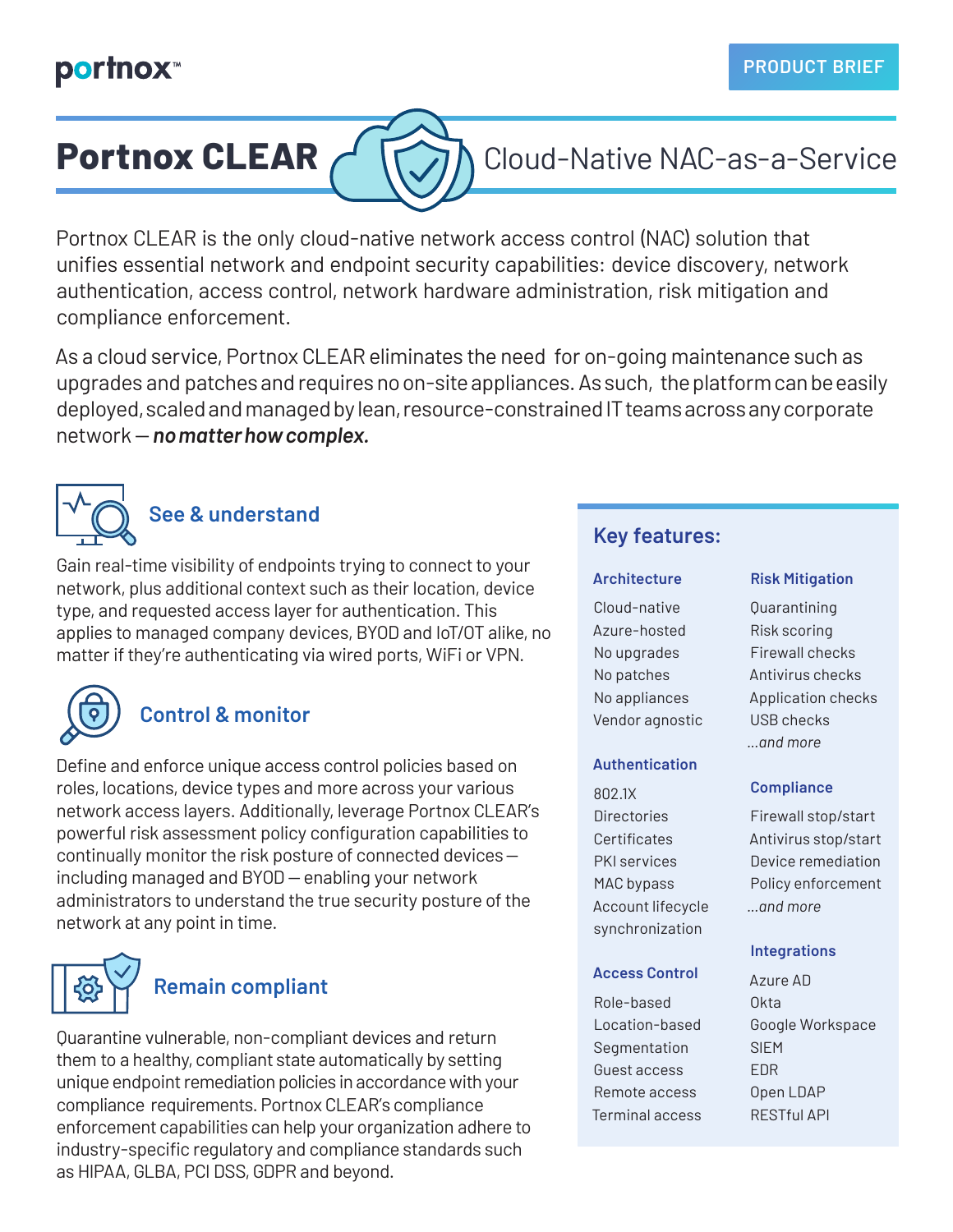# **Portnox CLEAR delivers value**



## **Operational Financial Strategic**

Save time by eliminating on-going systems maintenance, freeing your team for other IT projects.



Help stretch your bottom line even further by removing the need for professional services.



Kickstart your cloud program with a solution that easily meshes with your other SaaS tools.

# **Don't take it from us**

**"Portnox's powerful, yet easy-to-use cloud-native NAC solution delivers essential access control and endpoint security functionality. It was a breeze to deploy in contrast to legacy systems."**

*— Marcelo Lew, Information Security Manager, University of Denver*

**"We set up our account and set a meeting to assess where we were and what we needed to do. Well, my systems admin basically got everything configured in a few days on his own."**

*— Chris Becker, National IT Director, AbsoluteCare*

**"We examined a number of products and decided to go with Portnox CLEAR because of its ease-of-deployment. We were set up within half an hour, which exceeded expectations."**

*— Daniel Blackman, Head of IT, McLaren Construction*